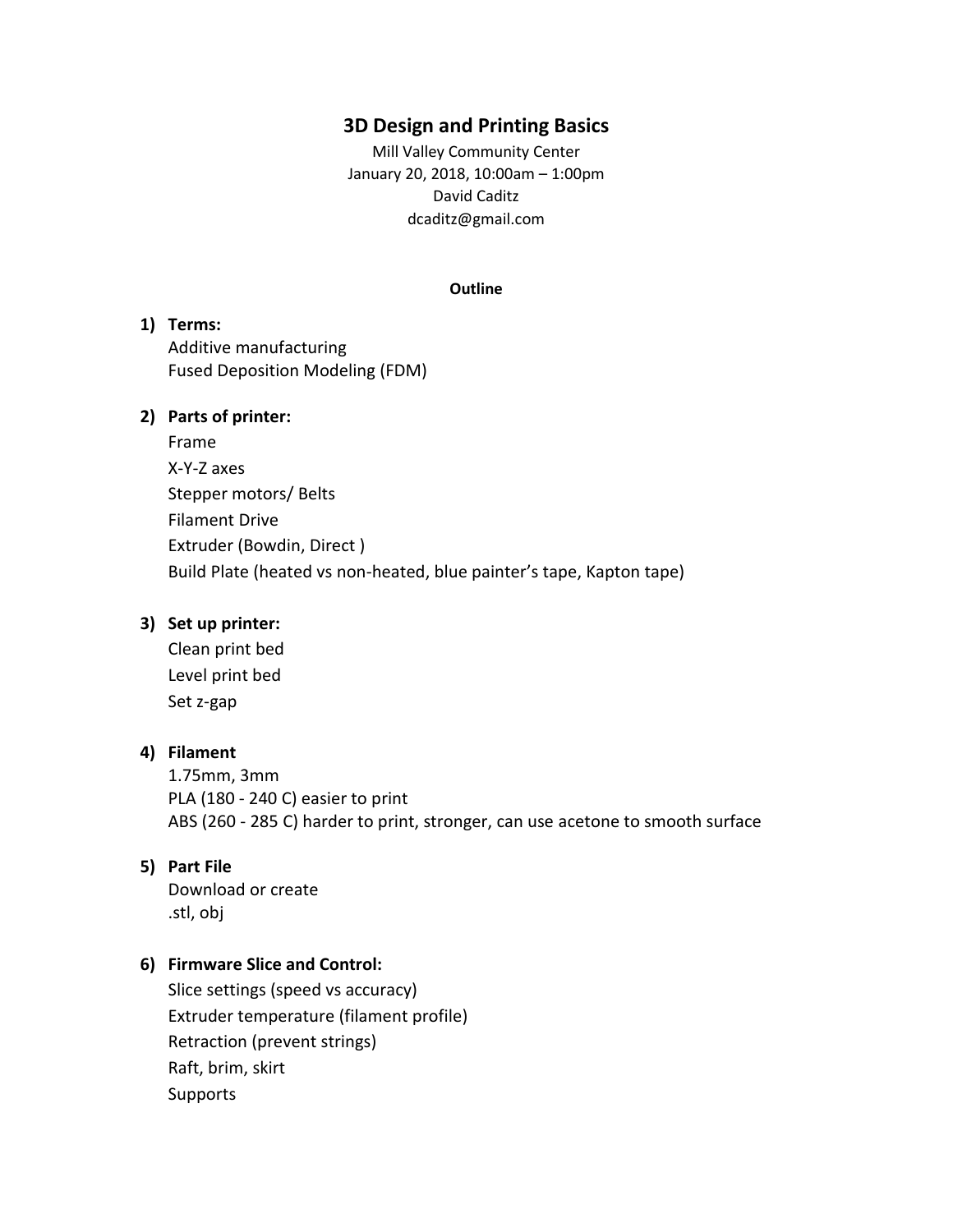# **3D Design and Printing Basics**

Mill Valley Community Center January 20, 2018, 10:00am – 1:00pm David Caditz [dcaditz@gmail.com](mailto:dcaditz@gmail.com)

#### **Resources**

| <b>Create Your Own Parts - 3D CAD Software:</b> |                             |      |  |
|-------------------------------------------------|-----------------------------|------|--|
| Tinkercad                                       | https://www.tinkercad.com/  | Free |  |
| SketchUp                                        | https://www.sketchup.com/   | Free |  |
| FreeCad                                         | https://www.freecadweb.org/ | Free |  |
| Blender                                         | https://www.blender.org/    | Free |  |
| AutoCad                                         | https://www.autodesk.com/   | Paid |  |
| Solidworks                                      | http://www.solidworks.com/  | Paid |  |

| <b>Download Pre-Designed Files:</b> |                              |
|-------------------------------------|------------------------------|
| Thingiverse                         | https://www.thingiverse.com/ |
| Pinshape                            | https://pinshape.com/        |
| GrabCad                             | https://grabcad.com/         |
| <b>STLFinder</b>                    | https://www.stlfinder.com/   |
| iFind3D                             | https://www.ifind3d.com/     |

## **3D Print Guides:**

https://www.makeuseof.com/tag/beginners-guide-3d-printing/ http://3dprintingforbeginners.com/ https://www.instructables.com/id/3D-Printing-Basics/ https://www.3dhubs.com/knowledge-base

# **Printing Locations:**

| 3D Hubs       | https://www.3dhubs.com/                  |
|---------------|------------------------------------------|
| Marin Library | http://www.marinlibrary.org/3d-printing/ |

# **DIY 3D Printers:**

| Lulzbot | https://www.lulzbot.com/             |
|---------|--------------------------------------|
| Prusa   | https://www.prusaprinters.org/       |
| Falla   | http://www.falla3d.com/index en.html |
| RepRap  | http://reprap.org/                   |